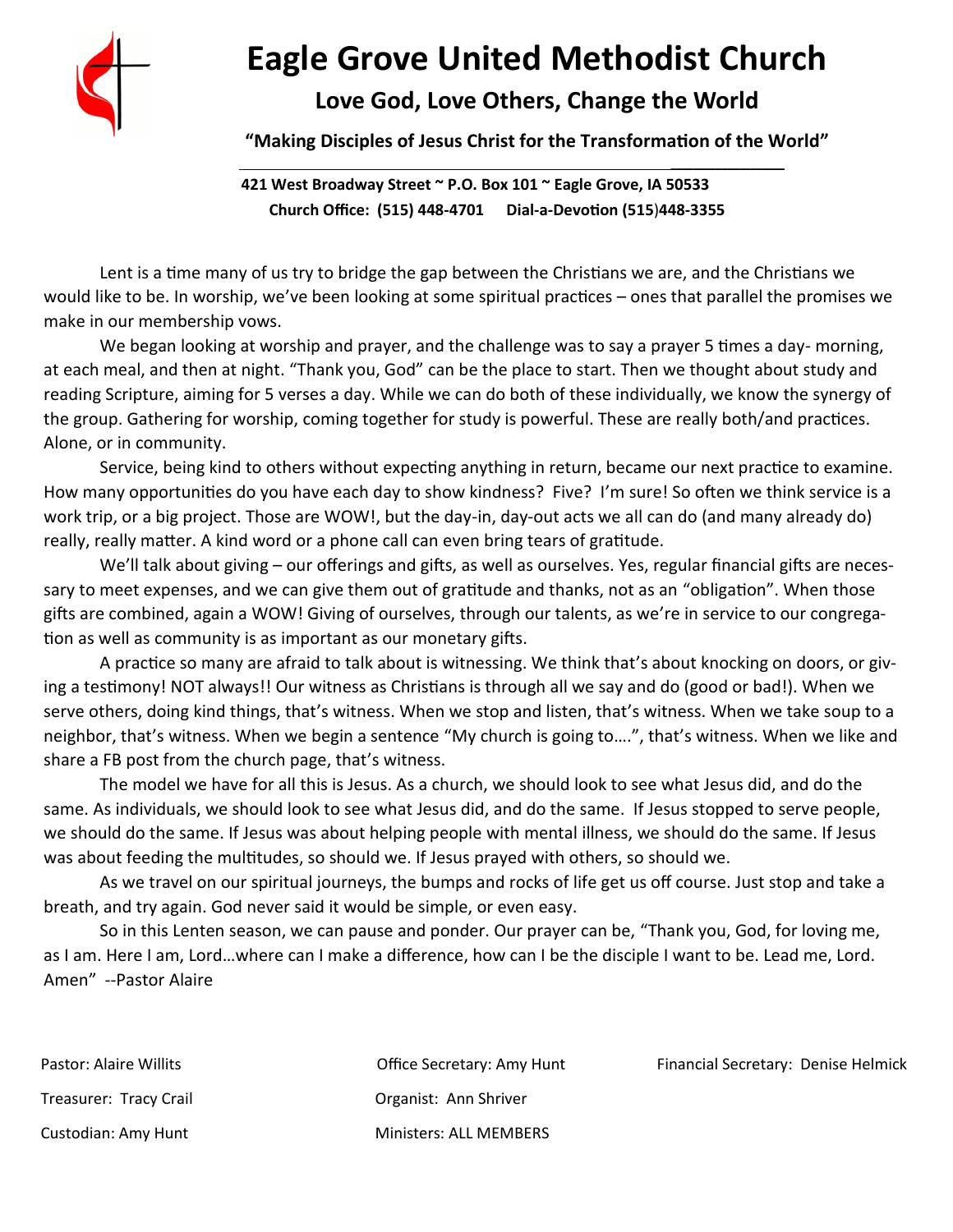Our Lenten special mission giving has been designated to go to Church World Service, primarily for blankets they send all around the world. These \$10 blankets are far from fancy, but are invaluable to each recipient. Some are given here in the US



after tornados or fires; others are going to the Balkan countries right now for refugees searching for places to stay and comfort in all their upheaval. As of March 20, 75 have been purchased and will continue to receive

contributions until Easter. On behalf of those many, many folks we will never meet, THANKS!

Some of us are discovering an "abundance" of fabrics, and possibly some already-completed quilt tops that could be made into Cover Them With Love quilts for Midwest Mission. There's an on-going list of places that would love to be blessed.

 These lightweight quilts have specific dimensions, do not use batting or ties, and can be of any, or no, pattern, as long as the fabric is cotton. There is also some fabric to make into the one-handle school bags – it's not upholstery fabric! Last year we made over 60.

 Some conversation has started about gathering to become a group to do this. It's lot's more fun to spread out in Fellowship Hall, especially if there's coffee and treats. Interested? Know some others in town that would enjoy this? Call Pat Manues, or the office.

### **What's a Storywalk?**

Storywalks are a creative way for children and adults to enjoy reading while spending time outdoors. It's a perfect experience to have with children in your family.

Beginning **Saturday, April 16,** at 2pm, we'll have laminated pages from a beautiful Easter book, '*Twas the Morning of Easter* displayed around our parking lot and outside the building at different stations.

A Storywalk is to be an interactive storytelling experience, and so from 2-3pm that Saturday, we would like to have *live* storytellers at each of the pages.

We need a number of volunteers, one for each station, who will read a page as people stop by. Each page has just 4 lines of text! Youth and adults of every age can be readers; chairs can be provided. These storytellers will wear a simple long headpiece/scarf for their costume, and many will have a small spring/Easter gift for the children (no candy!)

We intend to keep the Storywalk set up at least through the weekend, so anyone can walk and read the glorious story of Easter and Resurrection – the weather will determine if that's possible. It will only have readers from 2-3 pm on Saturday.

If you'd like to be a reader – call or email the office [egmuc@goldfieldaccess.net](mailto:egmuc@goldfieldaccess.net) , 515-448-4701 or Pastor Alaire [alairew@gmail.com](mailto:alairew@gmail.com) Great way to witness! Great way to serve! Do you have ONE hour? Thanks.

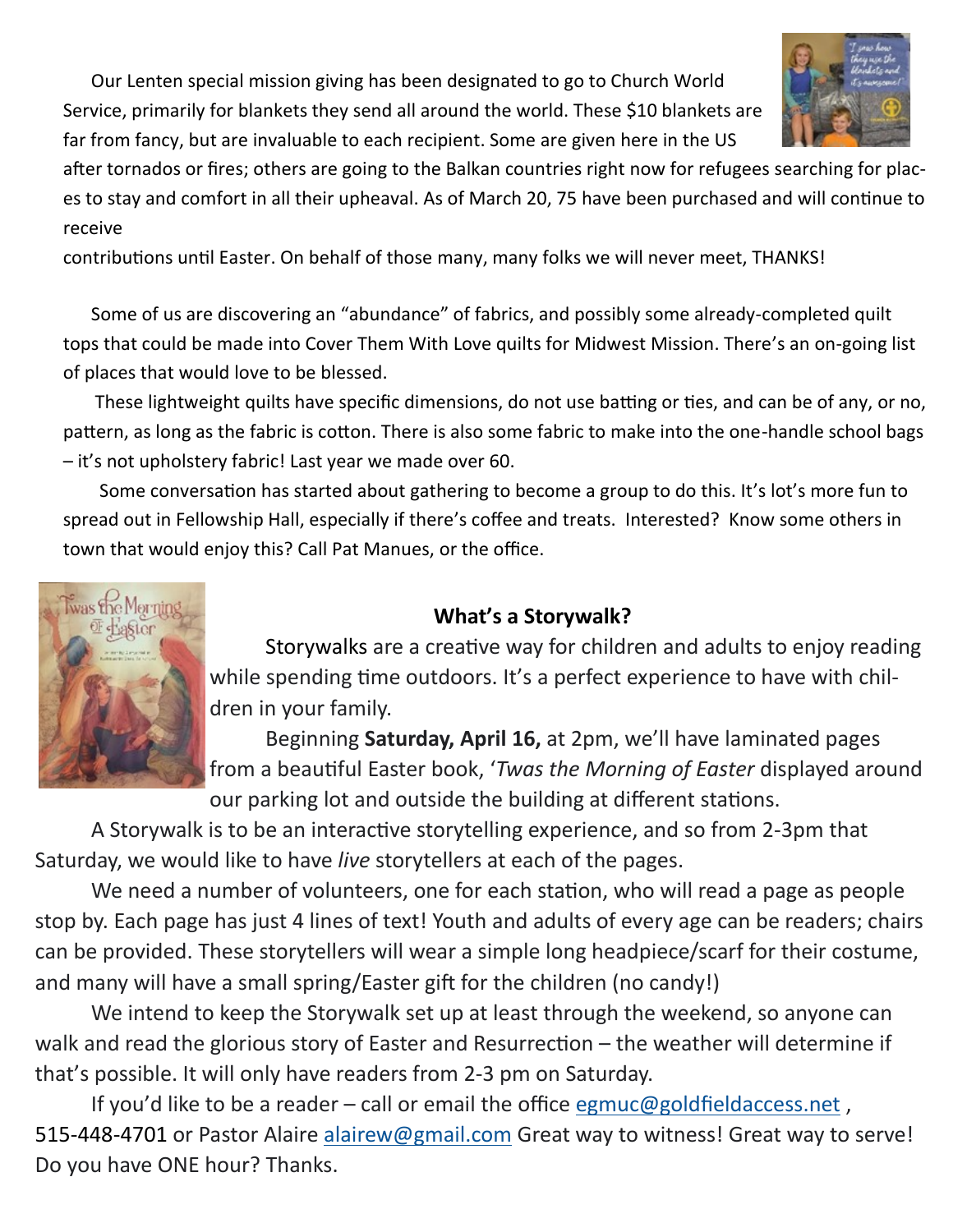

Camp season is here! WooHoo!!! We have kids and families who are interested and making plans to go to camp!

You know a full week at camp is a fantastic experience. Did you know that full week costs \$500. We want to help our families as much as we can, and we'll also tap the Conference Campership fund (which requires us helping the kids first.) You can change lives with your gift.

- —Any financial contribution you'd like to make for our campership fund will be greatly appreciated! A jar is in the sanctuary, or mail to the church.
- —Contributions given at the Lenten Lunch served here on March 31 will go in the campership jar.
- —We're planning a HUGE bake sale, with proceeds to go to the campership fund April 30, as part of the Chamber's Shop Hop. Anyone, I repeat ANYONE, can donate items to sell. Our kids are great bakers, but many of them learned from you, so we'd love your baked treats and goodies. We're asking the kids and their families to staff the sale.
- —Sunday, May 1, is Camping Sunday. Kali Tomlinson, IAUMC camp program coordinator, will be our guest and be talking about camping during worship AND we're planning to have lunch after worship. Donations for camperships will be gladly received.

Studies show a week at camp is more valuable to a youth's spiritual growth than a whole year of Sunday School. Families should have received a flier; there are more in the office. BTW, there's camping opportunities adults might like as well! Ask!

A HUGE thanks to Nicole Nicoletti for sharing her talent as she created our mural for the front of the sanctuary. A new panel is being added each week….and I heard she has one more to add on Easter morning! Come and see! -Prayers for the family and friends of Betty Conaway (Amy's grandmother), who passed away on March 13th. Her service will be June 11th.

-Prayers also for the family and friends of Fred Schnell. His service is Friday, March 25. -We pray also for the safe travels as all of our snow birds return home! We've missed you and can't wait to see and talk with you again.



We dedicated over 35

prayer shawls Camille McCollough Rogers brought in – most were by her mom Marge. Prayer shawls are can surround someone with love and care – if you know someone who needs that sense of God's arms wrapping around them for any reason, let the office or Congregational Care (Sharon Seibert, Maggie Wright, Blanche Bosteder) know. The shawls are meant to be given.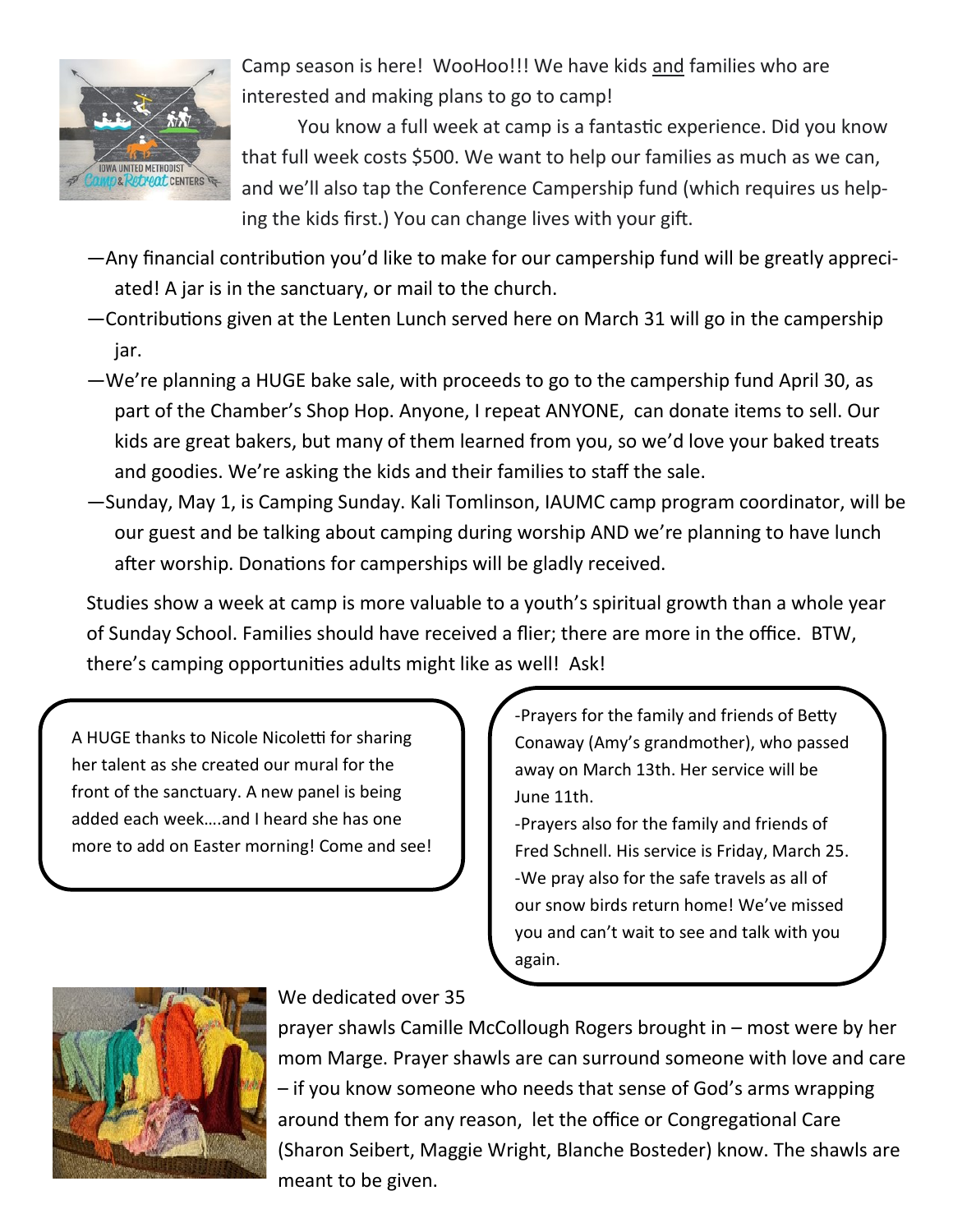## **What's Happening**

| Sun, March 27                   | 10 amWORSHIP <i>Where Your Treasure Is</i>                                                                                                                                |  |  |  |  |
|---------------------------------|---------------------------------------------------------------------------------------------------------------------------------------------------------------------------|--|--|--|--|
| Wed, March 30<br>Thur, March 31 | Afterschool -5p Dynamic Disciples (K-4) and M&Ms (gr 5-8)<br>Noon-1pCommunity Lenten Lunch @ Eagle Grove UMC,                                                             |  |  |  |  |
|                                 | Brownbag lunch and brief worship                                                                                                                                          |  |  |  |  |
| Sun, April 4                    | 10 amWORSHIP and communion <i>Connections</i>                                                                                                                             |  |  |  |  |
| Wed, April 6<br>Thur, April 7   | No Afterschool programming (early dismissal)<br>9:30 amUnited Women of Faith<br>noon-1pCommunity Lenten Lunch @ First Baptist Church,<br>Brownbag lunch and brief worship |  |  |  |  |
| <b>HOLY WEEK</b>                |                                                                                                                                                                           |  |  |  |  |
| Sun, April 10                   | 10 amPALM SUNDAY WORSHIP<br>We're Walking With Him                                                                                                                        |  |  |  |  |
| Wed, April 13<br>Thur, April 14 | Afterschool -5p Dynamic Disciples (K-4) and M&Ms (gr 5-8)<br><b>MAUNDY TURSDAY</b>                                                                                        |  |  |  |  |
|                                 | 5:15 pmWORSHIP in our sanctuary, with communion.                                                                                                                          |  |  |  |  |
| Fri, April 15                   | <b>GOOD FRIDAY</b>                                                                                                                                                        |  |  |  |  |
|                                 | 6 pmCommunity SOUP SUPPER followed by                                                                                                                                     |  |  |  |  |

7 pm…Community WORSHIP @ Evangelical Lutheran Church Sat, April 16 7 am…*Methodist Men* @ Family Table. 2pm-3pm…*StoryWalk* outdoors, around our building. Details in article

### Sun, April 17 **EASTER DAY!!!**

#### **6:30 am, virtually…SUNRISE SERVICE** on Facebook **10 am…CELEBRATION WORSHIP** with communion

| Wed, April 20 | Afterschool -5 pm Dynamic Disciples (K-4) and M&Ms (gr 5-8) |  |  |
|---------------|-------------------------------------------------------------|--|--|
|               |                                                             |  |  |

- Sun, April 24 10 am…WORSHIP*.* Presentation of Bibles to youth grades 3 and up.
- Wed, April 27 Afterschool -5pm... Dynamic Disciples (K-4) and M&Ms (gr 5-8)
- Sat, April 30 10 am-3pm...BAKE SALE for camperships. We'll be set up at the Senior Center, as part of the Chamber spring Shop Hop. Specifics coming – all donations will be welcome, as well as your purchases that day.
- Sun, May 1 10 am...WORSHIP with communion. Camp Sunday, Kali Tomlinson, IAUMC program coordinator will be with us. Plan to stay for lunch after worship.
- Wed, May 4 Afterschool -5pm*…* Year-end PICNIC for *Dynamic Disciples* (K-4) and *M&Ms* (gr 5-8) Program will take a break until summer events begin.
- Sun, May 8 10 am...WORSHIP, celebrating the Christian Family and honoring our high school graduates